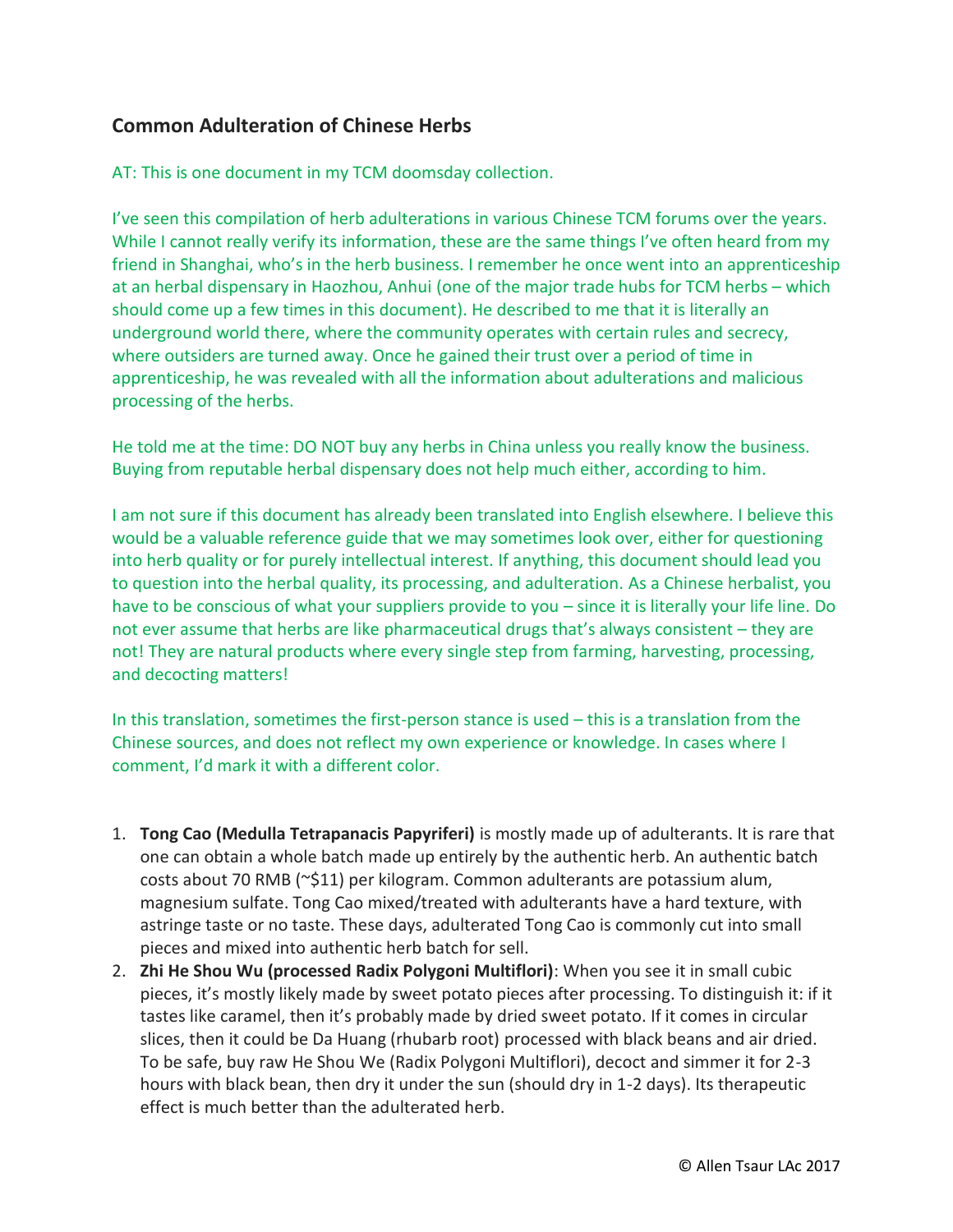- 3. **Ba Fu Zi (Rhizoma Typhonii seu Radix Aconiti):** the adulterated form is made with sweet potato or potato – which is cut into similar shape, dried, and bleached. To distinguish it: the adulterated herb has noticeable cuts and processing marks on the edge. Also taste it, the adulterated Bai Fu Zi does not make the tongue numb.
- 4. **Qiang Huo (Radix et Rhizoma Notopterygii)**: it is commonly adulterated with horsetail Du Huo (Radix Angelicae Pubescentis) from the Northeast, which is then sliced and processed into similar shape of Qiang Huo. To distinguish it: the authentic herb has a core that looks like the chrysanthemum flower, and it is greasy. The best way to prevent adulteration: buy bulk raw herbs (Qiang Huo before any processing), and cut it into pieces with scissors whenever you need to use it.
- 5. **Dang Gui (Radix Angelicae Sinensis)**: the Dang Gui slices are commonly mixed with slices of Du Huo (Radix Angelicae Pubescentis). If it has a large slice, white color, and sweet taste – then it is most likely Du Huo. To prevent adulteration: buy whole pieces – cut it yourself and separate out head, body and tail for clinical usages.
- 6. **Yan Hu Suo (Rhizoma Corydalis)**: as whole pieces, it does not have much adulteration, if anything, it is mostly mixed with sand and gravel. As slices, herbal dispensaries as a common practice adulterate it with the seeds of Shan Yao (Radix Dioscoreae Oppositae), which are cut in half and processed before mixing with Yan Hu Suo. This is especially harmful. To prevent the adulteration: only buy whole pieces, preferably without stone and gravel. Grind it into powder whenever needed.
- 7. **Hai Jin Sha (Spora Lygodii Japonici)**: people adulterate it with construction red brisk which is grinded into fine powder and mixed into the herb. This is very sad. The patient is being treated with internal stones with this herb, but they are taking fine sand powder instead. To distinguish it: mix and stir the powder with water in a cup. Hai Jin Sha floats on the water surface, fine sand sinks to the bottom of the cup.
- 8. **Bai Ji (Rhizoma Bletillae Striatae)**: the sliced Ba Ji are most likely adulterated. If it has a loose and soft texture, then it is the remaining body of the seed after germination, which does not have much therapeutic effect. To distinguish: chew it – the authentic herb readily sticks to the teeth, the adulterated one is not sticky at all. During purchase, it is recommended to buy whole herbs so there is a lesser chance for adulteration. It is slightly more expensive, but the value is worth it.
- 9. **Ban Xia (Rhizoma Pinelliae Ternatae)**: Yan Hu Suo (Rhizoma Corydalis) decocted with Huang Bai (Cortex Phellodendri), and then treated with potassium alum. AT note: The authentic Ban Xia should be Pinelliae ternatae, "Han Ban Xia" in Chinese, meaning "land-grown pinellia" in English. It is commonly adulterated with Typhonium flaglliforme, called "Shui Ban Xia" in Chinese, meaning "water-grown pinellia" in English. The water-grown variant is about  $1/3 - 1/5$  the price of the land-grown variant, also with drastically different therapeutic effect – which stops pain, regulates (blood) stasis, reduces swelling, and resolves toxicity instead.

The two variants can be easily differentiated by their shape. Han Ban Xia has a spherical or flat-spherical shape with a diameter of 0.5-4 mm, with a "scar" that occupies about  $1/3$  – 1/5 of its spherical surface. Shui Ban Xia on the other hand has a conic tip.

It is also very important to recognize the difference between the various processed forms of Ban Xia in the market due to their different strength and therapeutic effect, such as Sheng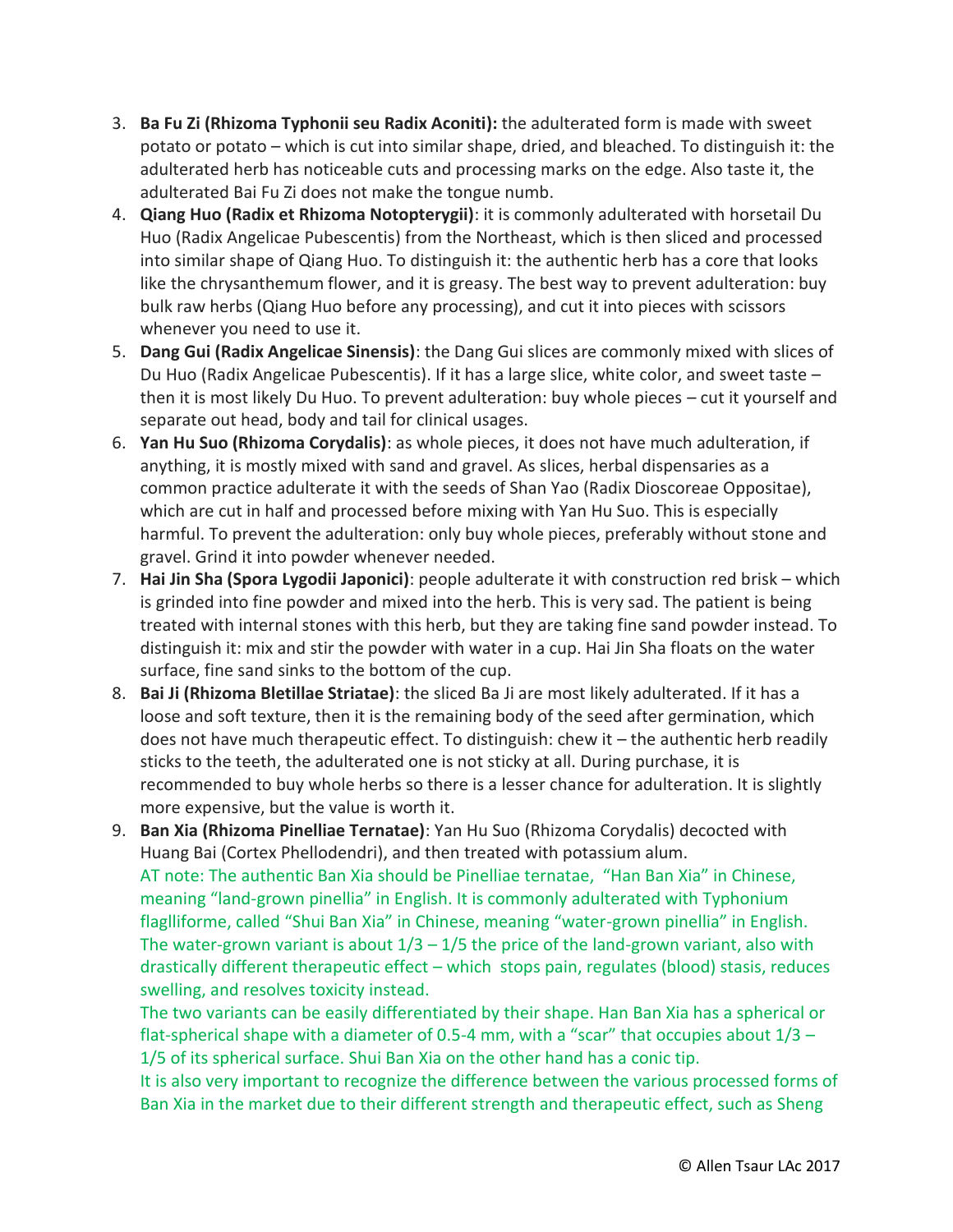Ban Xia, Qing Ban Xia, Fa Ban Xia, Jiang Ban Xia, Zhi Ban Xia… etc. Since this is only about the adulteration, so I will leave it for the next time.

- 10. **Chen Xiang (Lignum Aquilariae Resinatum)**: it is mostly fake in the market. The fake product is made with withered wood, which costs about 30-50 RMB (~\$5-8) per kilogram as raw materials. Then the dispensary would simply spray essential oil on it and sell for 400- 500 (~\$65-81) RMB. This is infuriating!
- 11. **Fu Ling (Sclerotium Poriae Cocos)**: the adulterant is made with rice powder, which is processed and sliced into pieces. To distinguish it: boil it with water. If it turns into paste or even dissolves into the soup, then it is an adulterant. The authentic Fu Ling cannot really be cooked thoroughly.
- 12. **Tu Si Zi (Semen Cuscutae Chinensis)**: common adulteration is to replace Tu Si Zi with Su Zi (Fructus Perillae frutescentis). To distinguish it: observe it with a magnifying glass. Each piece of Tu Si Zi has a navel-like concave, which is absent on the adulterant. Also boil it with water. You should see each seed extends out thread and becomes sticky.
- 13. **Wu Wei Zi (Fructus Schisandrae Chinensis)**: common adulteration is to dry and dye unripe wild grapes (which has a huge supply), and market it as Wu Wei Zi.
- 14. **Wei Ling Xian (Radix Clematidis)**: over 80% in the market supply are fake. The authentic herb has dark, solid, erect roots; the adulterated has soft fine root hairs. To distinguish: first find a authentic whole herb, observe the head of its root, then compare it with the fine root pieces also mixed in the batch – then you will know how much this batch has been adulterated.
- 15. **Chai Hu (Radix Bupleuri)**: there are too many ways to adulterate with this herb. The most common ones are mixed with the stem of Chai Hu (with low therapeutic effect); mixed with mud (you will notice abnormally high amount of mud when washing this herb); or mixed with the root of sun flower.
- 16. **Long Gu (Os Draconis)**: basically all Long Gu in the market are fake. The authentic herb is a rare find. Common adulterating process involves with mixing limestone and mineral power into bone-shaped modules, calcining it into solid shape, breaking into pieces and marketing it as Long Gu. This really hurts the practitioners. The recommendation is: if one wants to see his patient recover from their illness, or if one wants to become a reputation practitioner, then he must pay the high price to obtain the authentic product – to obtain the fossil.
- 17. **Long Chi (Dens Draconis)**: how much is its adulteration out there? Just ask the people from Haozhou, Anhui. Basically they are all adulterants. The real one costs 130-150 RMB (~\$21-24) per kilogram
- 18. **Tao Ren (Semen Pruni Persicae)**: if you look closely, about half of your batch are adulterants. In some cases, the entire batch is adulterant. It is commonly adulterated with Xing Ren (Semen Pruni Armeniacae), since Xing Ren costs about 14 RMB (~\$2)and Tao Ren costs about 35 RMB (~\$6). To distinguish the two: Xing Ren has a shape similar to the heart, with one big end and one small end. Tao Ten's two ends have no noticeable differences.
- 19. **Chuan Niu Xi (Radix Cyathulae Officinalis)**: it is commonly adulterated with the root of Niu Bang (Arctii Lappae).
- 20. **Lu Jiao Shuang (Cornu Cervi Degelatinum)**: sometimes it's simply the smaller pieces of adulterated/fake Long Gu (Os Draconis).
- 21. **Zhu Ling (Sclerotium Polypori Umbellati)**: most are mixed with magnesium sulfate.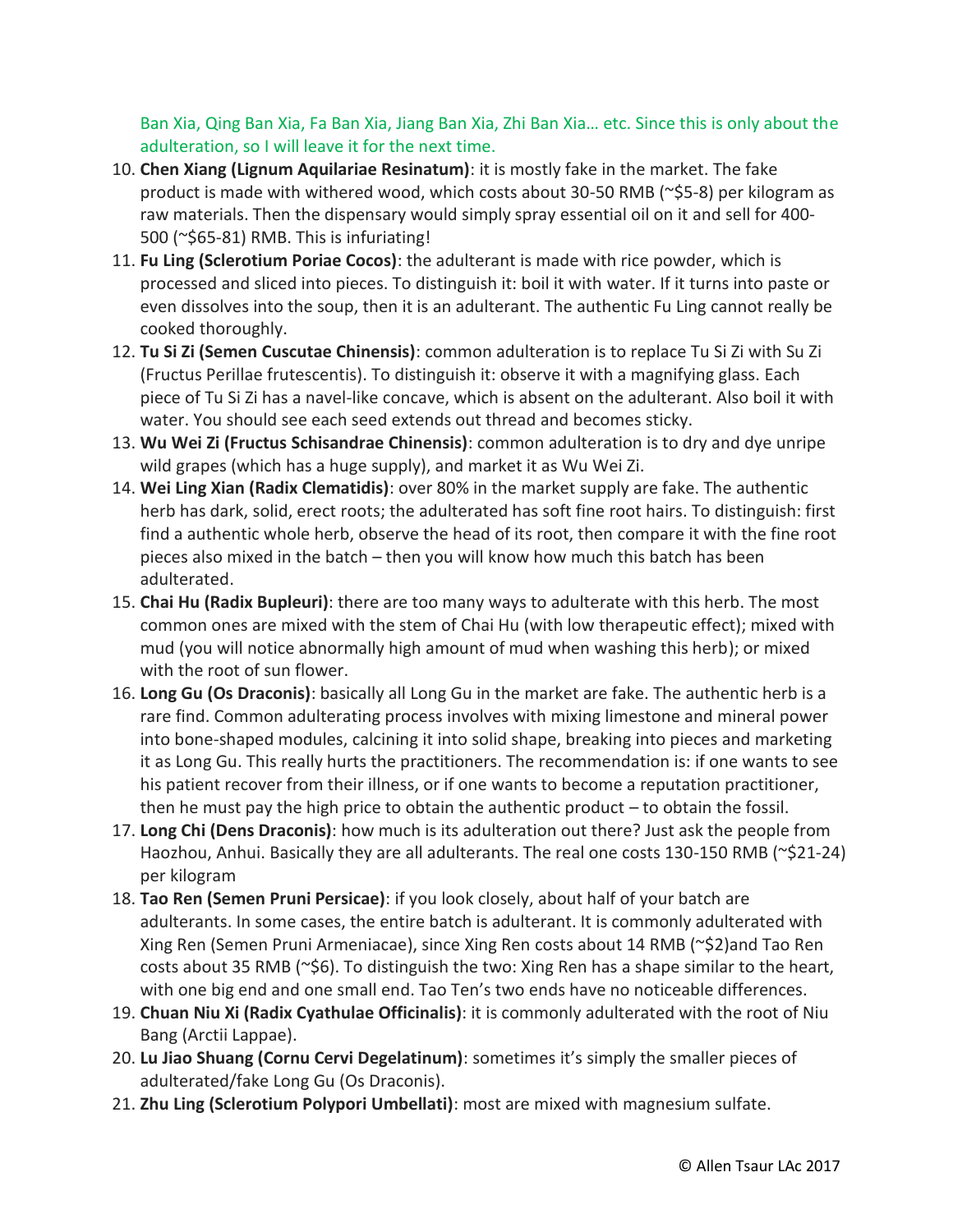- 22. **Long Dan Cao (Radix Gentianae Longdancao)**: it is adulterated with root hair of Niu Xi (Radix Cyathulae Officinalis) – now you should go taste your Long Dan Cao, one of the four major bitters in Chinese herbal medicine. You may discover that it actually tastes sweet.
- 23. **Sha Ren (Fructus Amomi)**: the authentic Sha Ren is called Yang Chun Sha (Amomum villosum Loureiro). The common adulteration is to mix in with inferior types of Sha Ren. To distinguish it: Yang Cun sha has a spherical shape. If it comes in long strips, then it has a low content for therapeutic constituents, which does not have any therapeutic effect.
- 24. **Wu Mei (Fructus Pruni Mume)**: it is hard to find the authentic product, which costs about 28 RMB (~\$4.5). People adulterate it with wild peach, which is soaked in vinegar, dried, and mixed in with Wu Mei. Now, are you wondering why your Wu Mei Wan does not work?
- 25. **Quan Xie (Buthus Martensi)**: it is adulterated with salt. In average, 1 kilogram of Quan Xie has about 400-500 grams of salt.
- 26. **Chuan Shan Jia (Squama Manitis Pentadactylae)**: it is adulterated with salt or magnesium sulfate. I've personally tested: after I soaked and washed 200 grams of Chuan Shan Jia, there was only 110 grams left after drying. It meant that it was 45% of adulteration with salt and magnesium sulfate. Now do you dare to use it for women during lactation?
- 27. **Zao Jiao Ci (Spina Gleditsiae Sinensis)**: it is commonly adulterated with the stem of multiflora rose (with short thorns and bright yellow color). Even if you prescribe 100 grams daily dosage for patient with sores, it will be useless.
- 28. **Wu Zhu Yu (Fructus Evodiae Rutaecarpae)**: the adulterant is the shell of another plant species that has a similar shape. I do not even know what it is. I just know that it is tasteless when chewing on it. I heard that an experienced senior practitioner once prescribed Wu Zhu Yu Tang to his patient at one major Tertiary Chinese hospital. Initially he started with 15 grams daily dosage, then he increased it up to 50 grams. It was all ineffective for the patient. At one point, the senior practitioner even believed that he had misdiagnosed his patient.
- 29. **Hai Ma (Hippocampus)**: what's really inside the belly of the Hai Ma? Only those who adulterate with this herb know.
- 30. **Huang Qin (Radix Scutellariae Baicalensis)**: harvest thin wild miscellaneous tree roots, dye them and market them as wild Huang Qin. To distinguish it: wash and scrub it with water, the authentic Huang Qin retains its color. The adulterant turns into pale yellow. After cooking it turns white, simply becoming wood stick.
- 31. **Shu Di Huang (Radix Rehmanniae Glutinosae Praeparata)**: simply chew your piece of Shu Di in your mouth, you will discover how much sand and mud is in it.
- 32. **Di Long (Lumbricus)**: lay them on the ground and hit/smash them several times with a piece of wooden board, then re-weigh them again. Now you know how much mud is mixed with the earth worms.
- 33. **Suan Zao Ren (Semen Zizyphi Spinosae)**: at the retail price of 58 RMB/kg (~\$9), it is adulterated with at least 40% empty shell of Suan Zao Ren, who is further dyed for adulteration. So each time you prescribe 20 grams of Suan Zao Ren, you can obtain maximally the effect of 12 grams. There is also a difference in (Chinese) domestic and imported variants. They have a similar shape. The imported variant costs about 35-42 RMB  $(55.7-6.8)$  while the domestic one costs about 70 RMB ( $\approx$ 511). It is a common practice to mix the imported variant in the domestic product for sale.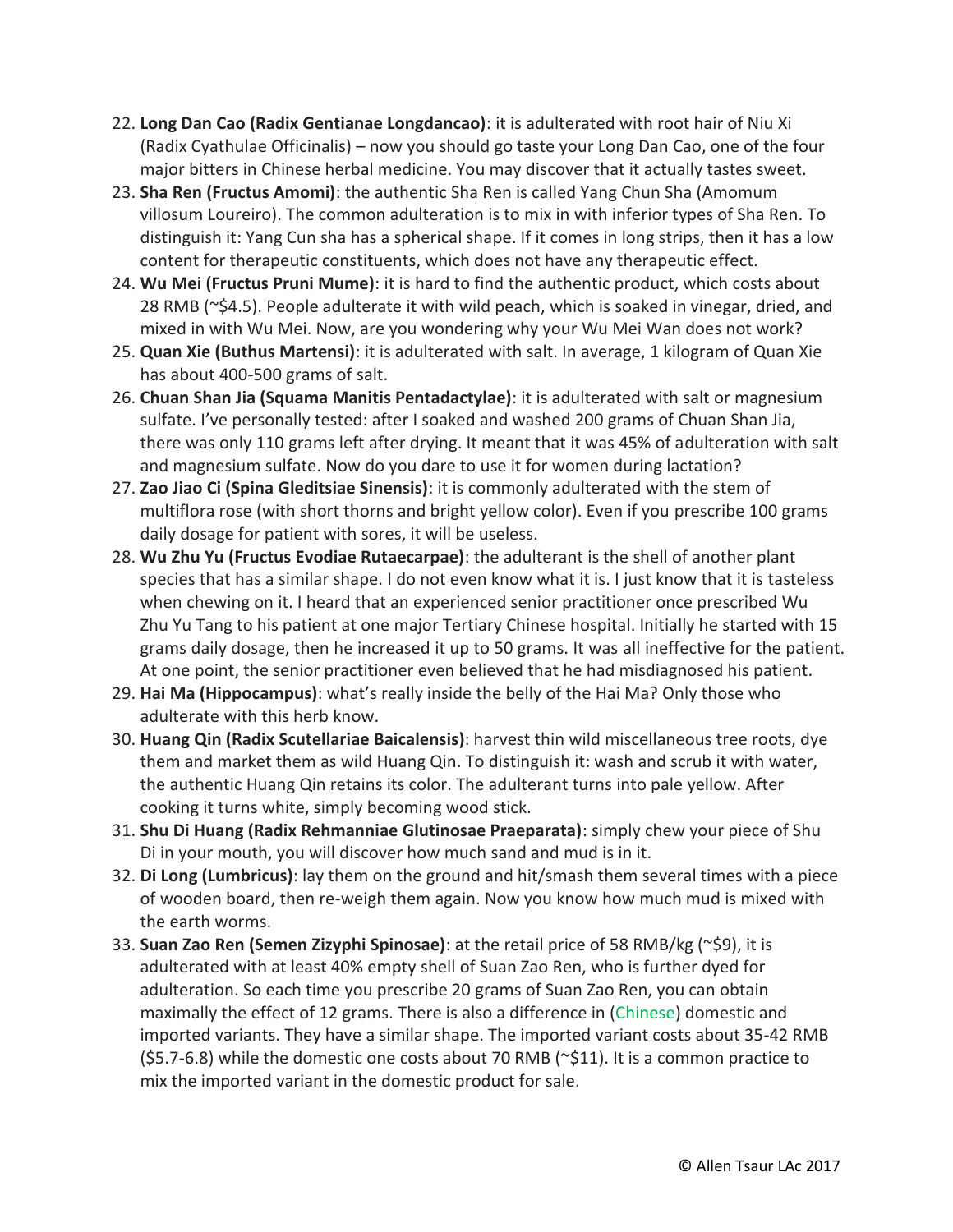- 34. **Pu Gong Ying (Herba Taraxaci Mongolici cum Rd)**: do not assume it to be authentic since it is so cheap. Over 80% in the market are fake. People would adulterate it with romaine lettuce, which is cut into segments and mixed with the authentic herb for sale. Whenever you see the herbs in segments, then it's been adulterated. To prevent adulteration: only purchase Pu Gong Ying that comes with the whole dried plant, without shredding.
- 35. **Ling Yang Jiao (Cornu Antelopsis)**: people adulterate it with plastic, which is molded into its shape. You cannot really tell the difference based on the exterior look/texture. Whenever you see people from Xinjiang selling it street-side throughout the country, they all sell this plastic adulterant. To distinguish it: burn it with fire. If it emits black smoke and strong scent of burned plastic, then it is an adulterant.
- 36. **Xi Jiao (Cornus Rhinoceri)**: same as above.
- 37. **Lu Rong (Cornu Cervi)**: the people from Xinjiang recycles the leathery shell-layer of the authentic herb, which is removed from the herb's processing. Then they insert into the empty leathery shell dyed sand and wood powder with adhesive, room dry it, and sell as bloody Lu Rong (the highest grade of Lu Rong!!). To distinguish it: you have to see the authentic bloody Lu Rong first. It is very different from the fake one.
- 38. **Dong Chong Xia Cao (Sclerotium Cordyceps Chinensis)**: when one combines Jiang Can (Bombyx Batryticatus) and sweet potato seedling, it becomes Dong Chong Xia Cao. People also mold mashed potato to manufacture this herb too… there are simply too many!
- 39. **Zi He Che (Placenta Hominis)**: over 80% contain magnesium sulfate.
- 40. **Chi Shao (Radix Paeoniae Rubrae)**: it is now difficult to obtain the Chi Shao grown in Beijing. Most likely, it is adulterated with dyed Bai Shao (Radix Paeoniae Lactiflorae). Sometimes, people adulterate it with in raw Sheng Yu (Radix Sanguisorbae Officinalis)/
- 41. **Da Hui Xiang (Fructus Anisi Stellati)**: there are two ways to adulterate it: (1) extract it with water then sell it. To distinguish it: those that have been extracted have weaker taste and lighter color. (2) mix with magnesium sulfate. To distinguish it: shine light on it. You will see its light reflection like a metallic substance.
- 42. **She Gan (Rhizoma Belamcandae Chinensis)**: the authentic herb costs about 40 RMB (~\$6.5). Anything that costs less than 30 RMB (~\$4.8) are adulterated. People adulterate it with thin slices of Jiang Huang (Rhizoma Curcumae Longae).
- 43. **San Qi (Radix Pseudoginseng)**: Herbal dispensaries collect the dregs of San Qi after it being extracted manufacturers of Xue Sai Tong Pai (Unblocking Blood Stasis Tablets), dry it and market it as raw San Qi. It has a relatively brittle texture with white cross-sections. It does not have much therapeutic constituents left, and of course it does not have much effect.
- 44. **Chao Bai Zhu (stirred fried Rhizoma Atractylodis Macrocephalae)**: most Chao Bai Zhu in the market are simply dyed. The authentic Chao Bai Zhu stirred fried with bran is almost nonexistent. The authentic one has brownish-yellow cross-sections. The adulterated one does not have a yellow color on the cross-sections. It is better that you buy raw Bai Zhu and stirfry it yourself. You can either stir-fry it with yellow soil or bran, until its cross-sections is slightly burned with a brownish/yellow color. Since Bai Zhu has a high water content, only 0.7 kg of Bai Zhu would remain after stir-frying 1 kg of it. Many herbal dispensary want to reduce to weight-loss, so they only stir-fry it slightly, then dye it with caramel – which will give you a brownish surface but white cross-section, with an inferior therapeutic effect.
- 45. **Bai Xian Pi (Cortex Dictamni Dasycarpi Radicis)**: it's soaked in magnesium sulfate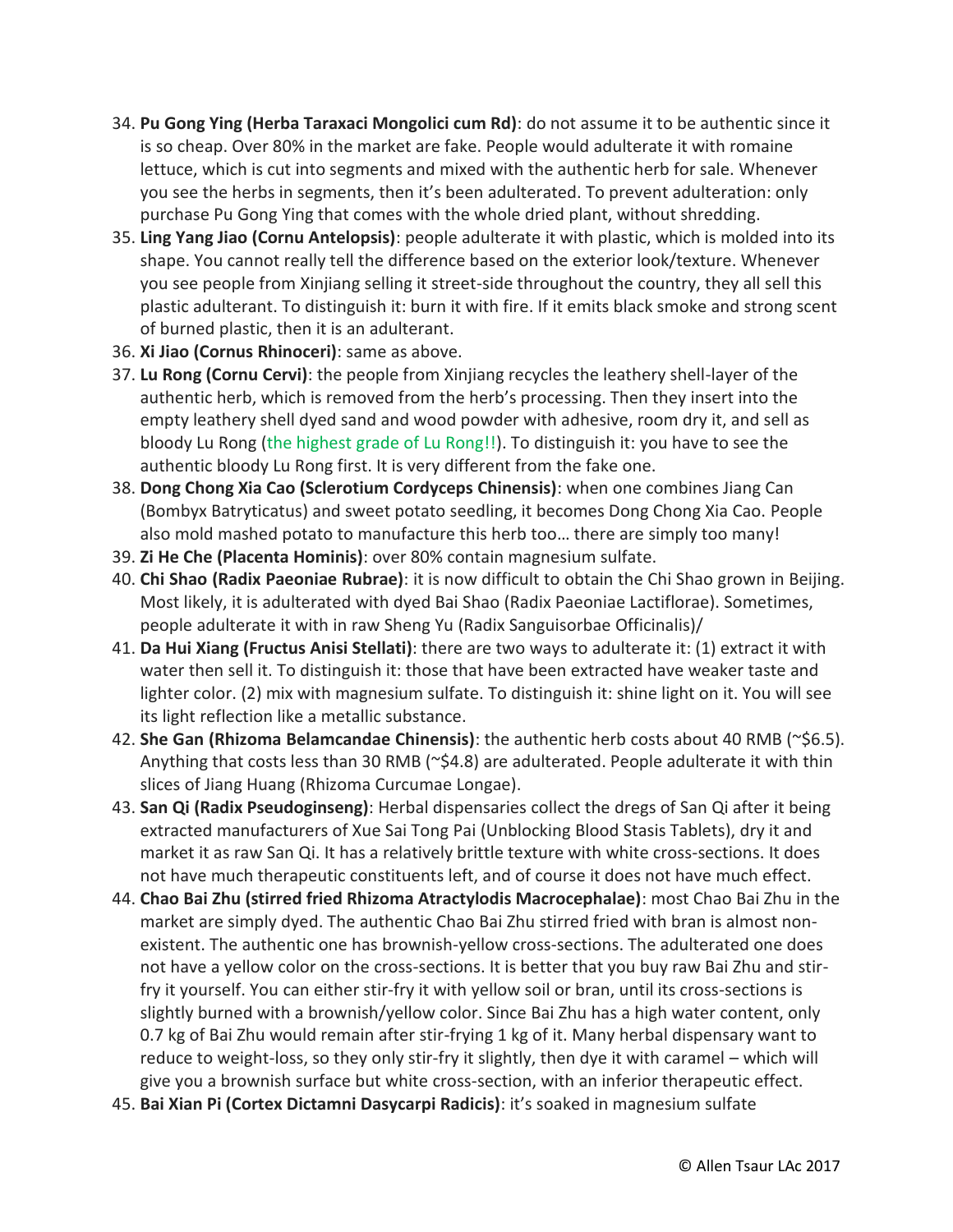- 46. **Dan Shen (Radix Salviae Miltiorrhizae)**: it's soaked/mixed with red sand
- 47. **Hong Hua (Flos Carthami Tinctorii)**: people adulterate it with wood-fibers, which is dyed red and mixed with Hong Hua for sale. To distinguish it: grab a handful of the herb, if the herbs stabs/pricks the hand, also with many minced pieces, then it is adulterated. People also adulterate it by soaking the herb first in brown sugar solution (for extraction or for weight gain?), then dry it for sale. To distinguish it: this type of Hong Hua readily absorbs the moisture in air, it feels sticky by touch.
- 48. **Chan Tui (Periostracum Cicadae)**: People adulterate it by soaking the herb in mud then dry it. So its feet and inner shell are loaded with mud, adding to the weight of the herb.
- 49. **E Jiao (Gelatinum Corii Asini)**: you need 2.5-4 kg of donkey hide as raw material to make 1 kg of E Jiao. Donkey hide costs about 50 RMB (~\$8) per kg. If you do the calculation, if E Jiao costs less than 200 RMB (~\$32), then basically it's either adulterated with inferior raw material or made from pork hide. So if you only pay 150 RMB for your E Jiao, you should not complain the dispensary being bad.
- 50. **Zhi Chuan Shan Jia (baked Squama Manitis Pentadactylae)**: I've previously learned the lesson of Chuan Shan Jia adulterated with salt. If you bake it yourself, 500 g of raw Chuan Shan Jia will yield about 425 g. After baking, if you soak it in salt solution and then dry it, the weight will increase up to 500-550 g right away. To prevent it being adulterated with boar and cow nails, it is recommended you buy the raw whole herbs and process it yourself.
- 51. **Xiang Si Shu Zi (Semen Acaciae Confusae)**: it is commonly adulterated with Zao Ren (Suan Zao Ren, Semen Zizyphi Spinosae?). To distinguish it, Xiang Si Shu Zi is heavy with a shiny, smooth surface, and it is full, round mid-section. Zao Ren is light, hollow, with a folded surface.
- 52. **Long Yan Rou (Arillus Euphoriae Longanae)**: Long Yan Rou is commonly soaked with brown sugar solution to increase its weight. If it costs about 20 RMB (~\$3.2), then it's been adulterated in this process. The authentic herb costs about 40 RMB (~\$6.7).
- 53. **Xi Yang Shen (Radix Panacis Quinque Folii):** Xi Yang Shen slices are most likely adulterated with white Chinese ginseng slices. As whole herbs, there are the imported (from the US) and the (Chinese) domestic variants, with huge price difference. Good imported Xi Yang Shen costs at least 1000 RMB (\$161), meanwhile the domestic one only costs 150 RMB (\$24). Whenever you see "imported Xi Yang Shen," it is most likely (Chinese) domestic product.
- 54. **Qing Dai (Indigo Pulverata Levis):** It is hard to obtain the authentic product these days. It is often adulterated with talc for sale. Whenever you see its color being green with a white hue, or its texture feels slippery by touch, then it is adulterated with talc. Recommendation: whenever you purchase Qing Dai, you have to smell it to see if it smells moldy. The authentic herb should have a slight fishy smell to it. Qing Dai readily absorbs the moisture in the air, and molds grow on it easily after it absorbs the moisture.
- 55. **Da Huang (Radix et Rhizoma Rhei):** it is commonly adulterated with Tu Da Huang (Rumex madaio Makino). It is hard to differentiate it by eyes. The adulterant is slightly white in the core. It is easier to see under the UV light.
- 56. **Shan Dou Gen (Radix Sophorae Tonckinensis)**: the authentic herb is rare to find in the market these days. The adulterant has a low therapeutic effect. I would recommend you not to think about using this herb when you prescribe a formula – it is all fake!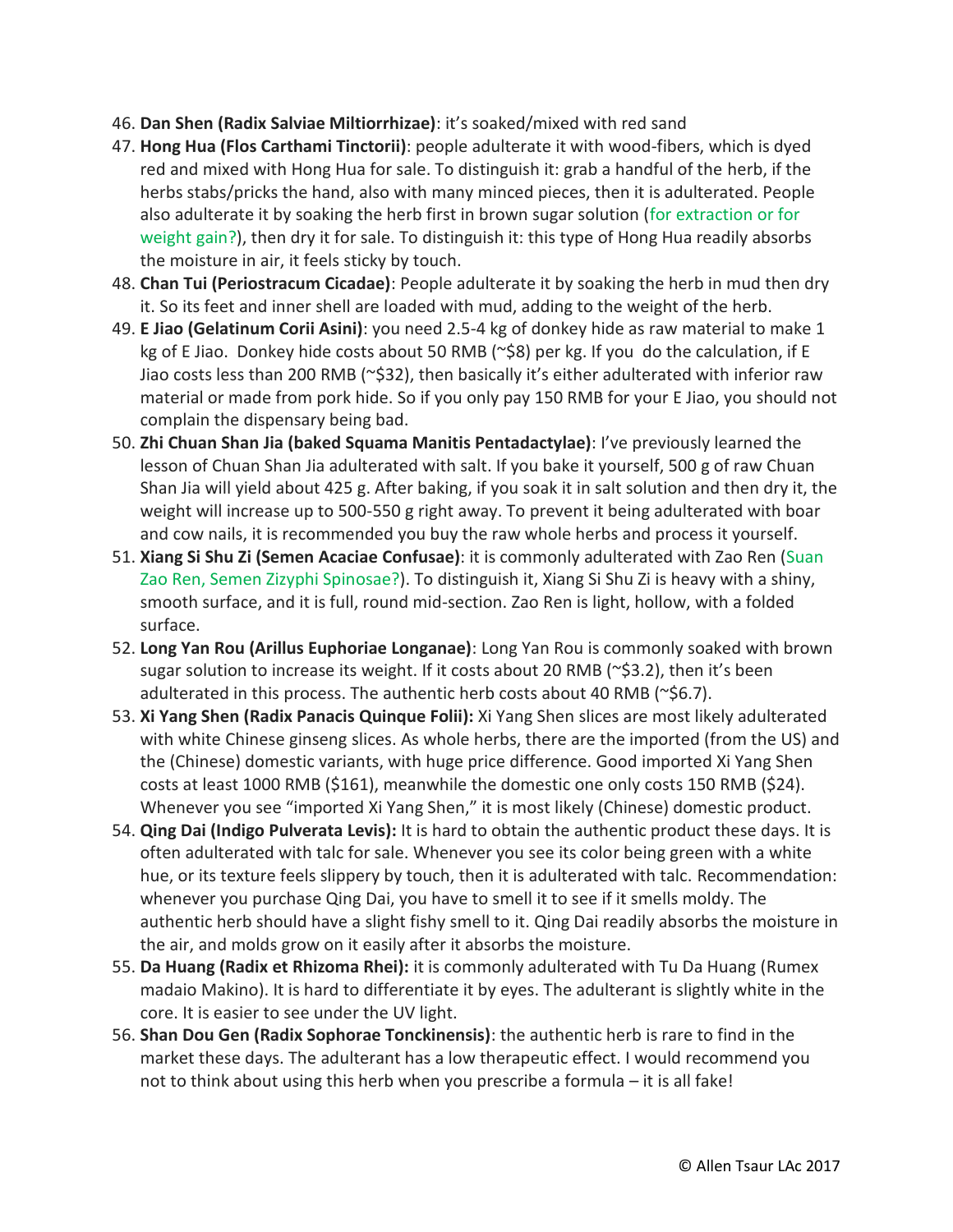- 57. **Fu Shen (Sclerotium Poriae Cocos Paradicis)**: it is also known as "hugging the pine root." In today's Fu Shen, you see a small pine root in the center, with a huge Fu Ling surrounding it. It is almost like you are having a piece of sesame cake, having only one grain of sesame on the cake, and still calling it a sesame cake. Some adulterants are so obvious, where the pine root is abnormally fresh – from one look you know it is manufactured. The pine root should be rotten instead.
- 58. **Ban Xia (Rhizoma Pinelliae Ternatae)**: I only use whole pieces of Jiang Ban Xia (ginger processed Ban Xia). Do not use slices, since slices are commonly adulterated with Tian Nan Xing (Rhizoma Arisaematis). You should be able to locate the navel in the center of the Ban Xia whole pieces.
- 59. Qian Cao (Radix Rubiae Cordifoliae): it is adulterated with grass root or thin tree root, which is dyed red and sold as Qian Cao. To distinguish it: break the piece in half. If the crosssection is red, then it is the authentic herb. The adulterant isn't red. The color depends on whatever the adulterant is.
- 60. **Qing Dai (Indigo Pulverata Levis):** If you drop it into water and it floats initially, then it is authentic Qing Dai. If it sinks to the bottom right away, then it is an adulterant.
- 61. Herbs that can be tested in water:
	- **a. Pang Da Hai (Semen Scaphii Lychnophori):** the authentic herb expands like a sponge in the hot water, with expands up to 8 times its original size. Its adulterant Ping Po (Semen Sterculiae Scaphigerae) expands slower, and only expands up to 2 times its original size.
	- **b. Su Mu (Lignum Sappan):** soak the broken pieces in hot water, the water should turn red. Its adulterants are simply dyed wooden pieces. If it is soaked in hot water, the water turns pale yellow, yellow, or orange yellow.
	- **c. Fan Hong Hua (Stigma Croci):** soak it in hot water, the water should turn yellow and not red. It should not have any precipitation. The herb should expand into a trumpet-shape. It also should not have produce any oily substance on the surface of the water. If it turns into sticks or threads after soaking, then it is adulterated with orange day-lily (Hemerocallis Fulva). If it is adulterated with fine sand, starch, or vegetable oil, then you will see precipitation or oily surface.
	- **d. Qin Pi (Cortex Fraxini):** soak it in water in a clear glass. Under the sun light you should see an azure florescence. The adulterant does not have this florescence.
	- **e. Niu Huang (Calculus Bovis):** soak it in water. It will soak up the water and become wet, but its shape will not change. It will not dissolve, fades in color, or turns the water murky. When it's mixed with small amount of water and brushed it on the nail, it will dye the nail yellow. The adulterants are commonly made with Huang Lian (Rhizoma Coptidis Recens), Da Huang (Radix et Rhizoma Rhei), Jiang Huang (Rhizoma Curcumae Longae), egg yolk powder, or potato dyed with vegetable colorants – these will dissolve rapidly in water, become broken pieces, turn the water yellow and murky.
	- **f. Chan Su (Secretio Bufonis):** once the authentic herb touches water, it will swell quickly and emits milky white liquid substance. The adulterant also emits milky white substance, but it emits it slowly, and it does not swell.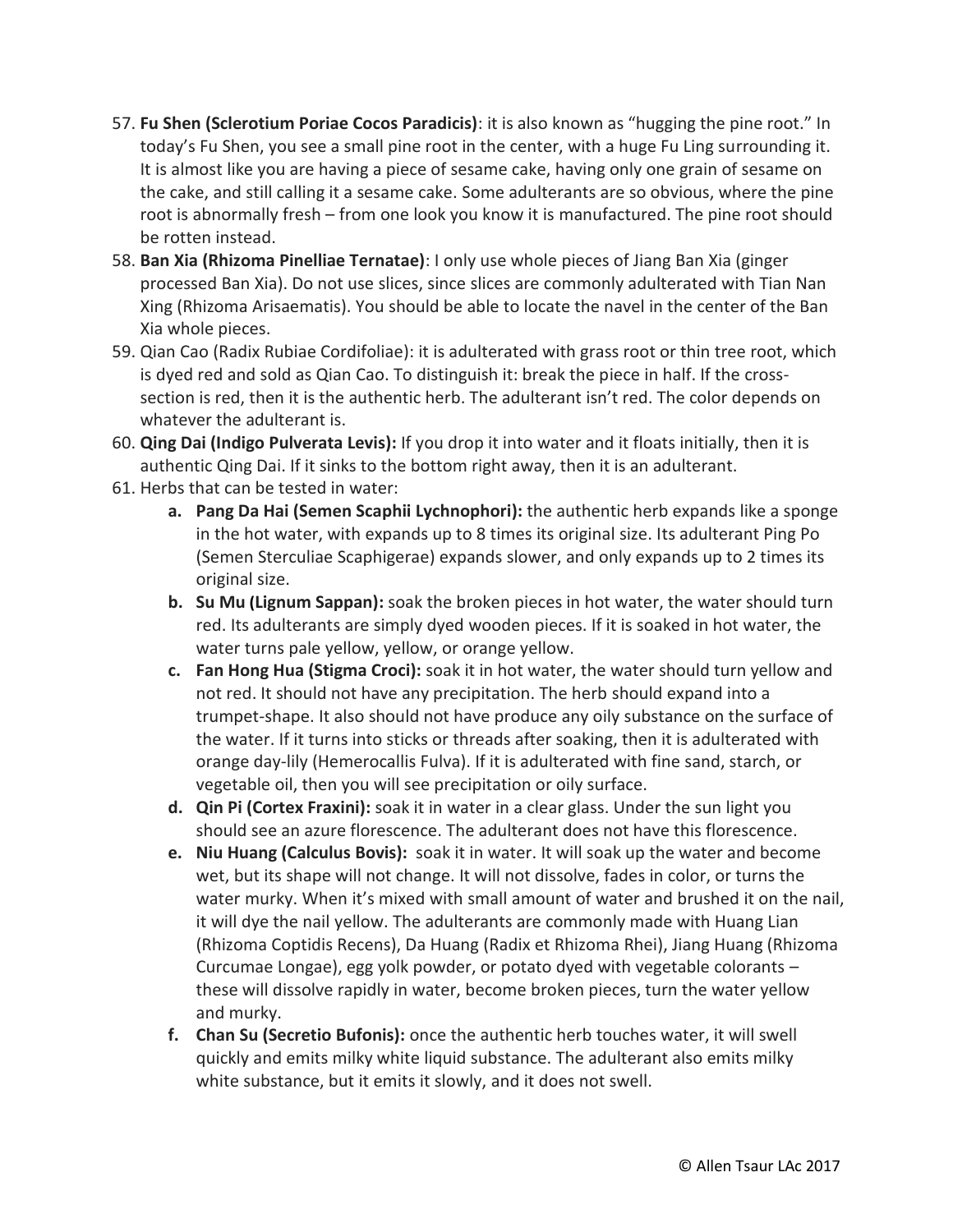- **g. Ha Ma You (toad oil):** when soaking it in warm water, it will turn into the shape of cotton batting, and its size will expand 10-15 times. The adulterants are commonly made with oviduct of Chinese toad – which will have a helix chicken-intestine-like shape after soaking. Its size expand only 3-5 times its original size.
- **h. Xiong Dan (Fel Ursi):** take a small piece of the authentic product and toss it into water, you will see it rotates, emitting a yellow descending line that does not diffuse. After soaking it for 24 hours, all the yellow extract precipitates at the bottom of the cup. The adulterant is commonly made of pig, cow or sheep gallbladder. Although they have different types of descending yellow line; after 24 hours, the entire solution turns yellow, or you will see thread-like objects in the solution.
- **i. Jin Qian Bai Hua She (Bungarus Multicinctus):** soak it with water, you should see the snake head and tail in one whole piece. The adulterant is manufactured with large snake skin, where the snake head will fall off and the tail will be short and thick.
- **j. E Jiao (Gelatinum Corii Asini):** grind it and melt it in boiling water. The solution will be brownish red and slightly transparent, with not precipitation. The solution should be clear and not murky. The adulterant is made of miscellaneous hides. The solution will turn brown. It will also has sticky threads, films, and black precipitates. The newest adulterated E Jiao solution is also brown, often with black precipitates and thread objects. It is murky and not clear. The surface may have oily substance.
- **k. Any flower:** it is commonly adulterated with talc. After soaking, flower will turn white, and there is some sticky substance at the bottom of the solution
- 62. **Sha Ren (Fructus Amomi)**: sometimes it's adulterated with Yi Zhi Ren (Fructus Alpiniae Oxyphyllae). It is unlikely to occur if you purchase the whole pieces. It is mostly mixed with broken pieces or powder.
- 63. **Xian Mao (Rhizoma Curculiginis Orchioidis)**: it is adulterated with thin root of Bai Shao (Radix Paeoniae Lactiflorae), which is cooked until it turns black and processed. Let's see if you Kidney tonification works or not!
- 64. **Quan Xie (Buthus Martensi)**: it is adulterated with at least 50% of salt and mud.
- 65. **Gou Qi Zi (Fructus Lycii):** it is commonly steamed with sulfur
- 66. **Tian Men Dong (Tuber Asparagi Cochinchinensis)**: it is commonly soaked in refined white sugar or rock candy solution in order to increase its weight. If your Tian Men Dong is sticky and not dry, then you should lick it  $-$  it should be very sweet!
- 67. **Zhi Shi (Fructus Immaturus Citri Aurantii)**: over 90% Zhi Shi sold in the market are actually Qing Pi (Pericarpium Citri Reticulatae Viridae) – when you purchase this, you should take care to distinguish the difference between these two herbs.
- 68. **Zi He Che (Placenta Hominis)**: the adulterant is made of corn powder and chicken intestine.
- 69. **Shi Chang Pu (Rhizoma Amemonis Altaicae)**: many herb dispensaries adulterate it with Shui Chang Pu (Acori calami rhizome). So haha, what should originally awake Shen and opens orifices for the patient – due to the adulterant's toxic effect, now they all become tired and sleepy.
- 70. **Jin Yin Hua (Flos Lonicerae Japonicae)**: it is adulterated with processed hollow ear of wheat.
- 71. **Shu Di Huang (Radix Rehmanniae Glutinosae Praeparata)**: I just discovered that is adulterated by sweet potato processed with caramel